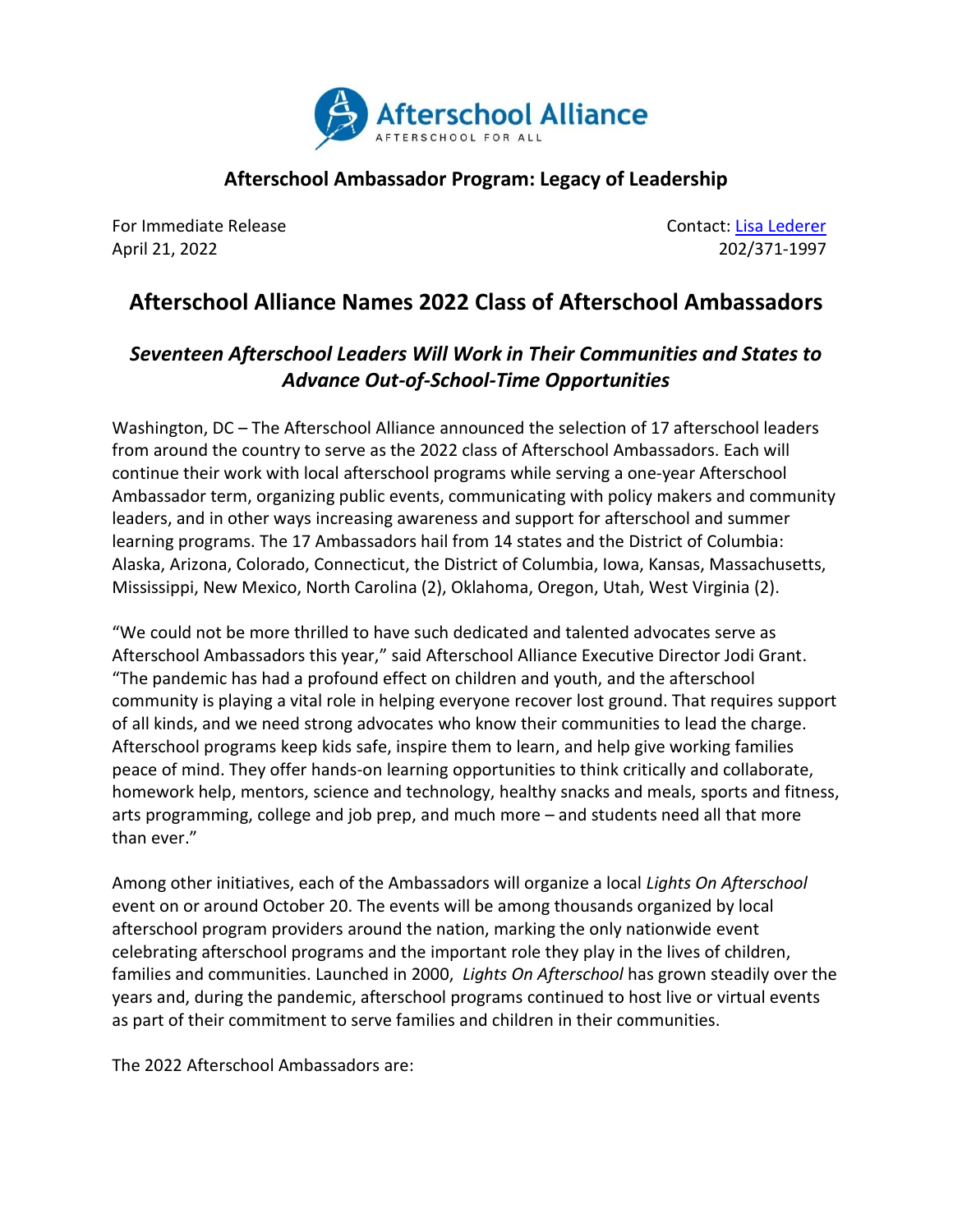- **Homer, Alaska:** Jane Beck, Executive Director, Project GRAD Kenai Peninsula
- **Glendale, Arizona**: Manny Padia, Recreation Coordinator Senior, City of Glendale Public Facilities, Recreation, & Special Events Department
- **Leadville, Colorado**: Taylor Trelka, Out of School Time Director, Project Dream with the Lake County School District
- **Middletown, Connecticut**: Mackenzie Steadman, School Age and Youth Program Coordinator, Middlesex YMCA Kids' Korner Before and Afterschool Programs
- **District of Columbia**: Andrew Blickle, Community Engagement Manager, Life Pieces To Masterpieces
- **Sioux City, Iowa**: Jenna Andrews, Program Director, Beyond the Bell
- **Wichita, Kansas**: Jennifer Hartman, Program Manager, Wichita Public Schools STEALTH Afterschool
- **Belmont, Massachusetts**: Arthur Pearson, Chief Executive Officer, Thompson Island Outward Bound
- **Jackson, Mississippi**: Monique Ealey, Director of Education and Programs, Mississippi Children's Museum
- **Bloomfield, New Mexico**: Jarvis Mullahon, Programs and Projects Specialist, Navajo Nation Department of Dine Education
- **Charlotte, North Carolina**: Sil Ganzó, Executive Director, ourBRIDGE for KIDS
- **Ocracoke, North Carolina**: Nancy Leach, Program Director, Hyde 21st Century Community Learning Center, Hyde County Schools
- **Norman, Oklahoma**: Michael Hirsch: Executive Director, Loveworks Leadership
- **Medford, Oregon**: Crystal Ehlig, Director of the Campus Connection Afterschool program, Rogue Valley Family YMCA
- **Salt Lake City, Utah**: Angel Gomez, Community Program Manager, YouthCity Fairpark
- **Charleston, West Virginia**: Michael Farmer, Chief Operations Officer, Step By Step WV
- **Fairmont, West Virginia**: Shannon Yost, Program Manager, Flipside Afterschool Program

The 2020 [America After 3PM](http://www.afterschoolalliance.org/AA3PM/) household survey of more than 30,000 families, commissioned by the Afterschool Alliance and conducted by Edge Research before the pandemic, found that unmet demand for afterschool programs has reached an all-time high. For every child in an afterschool program in America, three more are waiting to get in. The study found significant inequities, with Black and Latinx children and those in low-income families disproportionately without the afterschool programs their parents want for them. Ninety-four percent of parents of afterschool students say they are satisfied with their child's program.

A large and powerful body of evidence demonstrates improvements in grades, school attendance, behavior and more among children who participate in afterschool programs. Researchers have also found that students in afterschool programs are more engaged in school and excited about learning and develop critical work and life skills such as problem solving, teamwork, and communications.